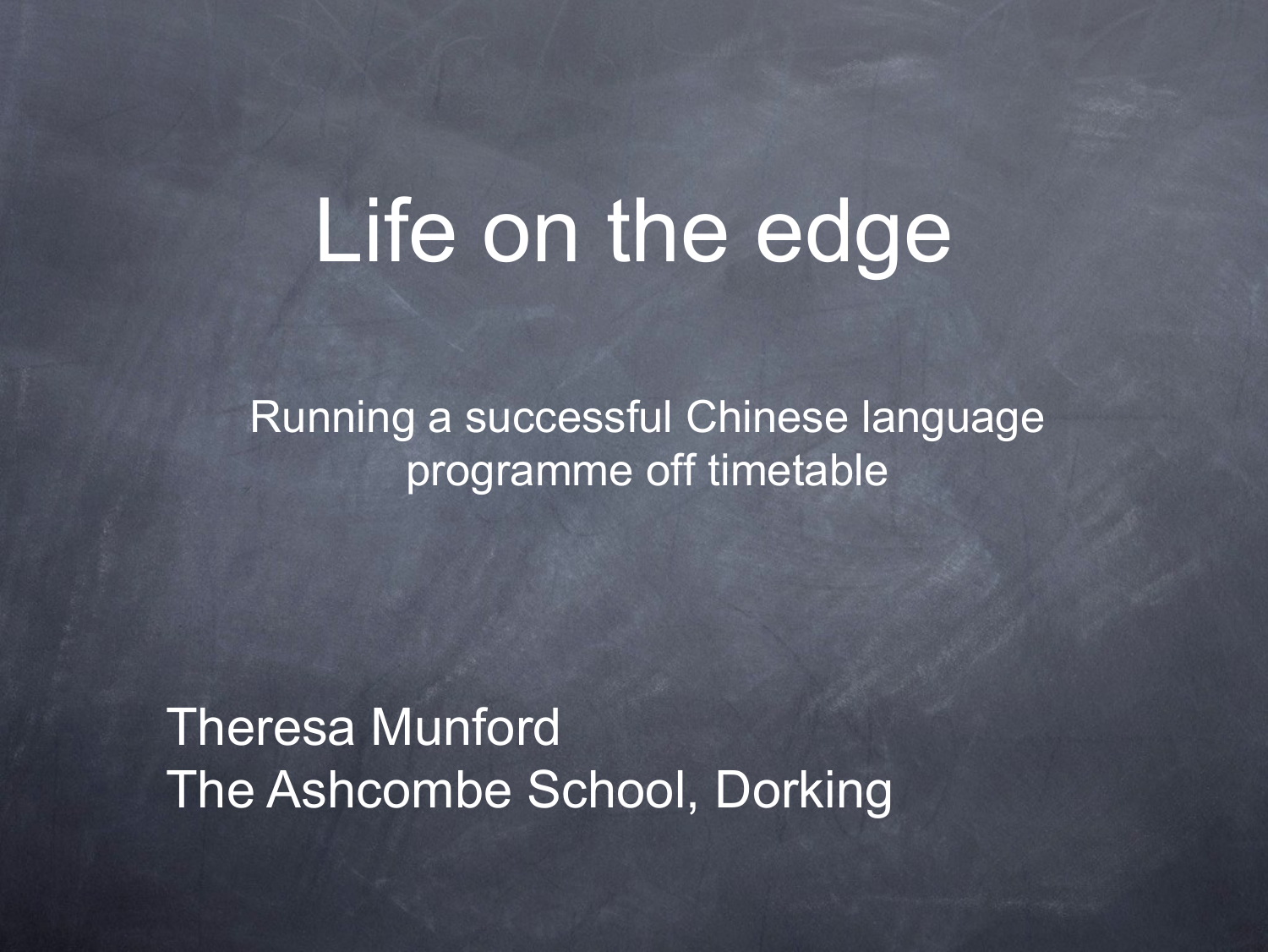Key areas:

What do you hope to achieve?

**How to make things easier for your students** 

**How to make things easier for yourself** 

■ Setting some goals: exam options

**Resources** 

How to be part of the school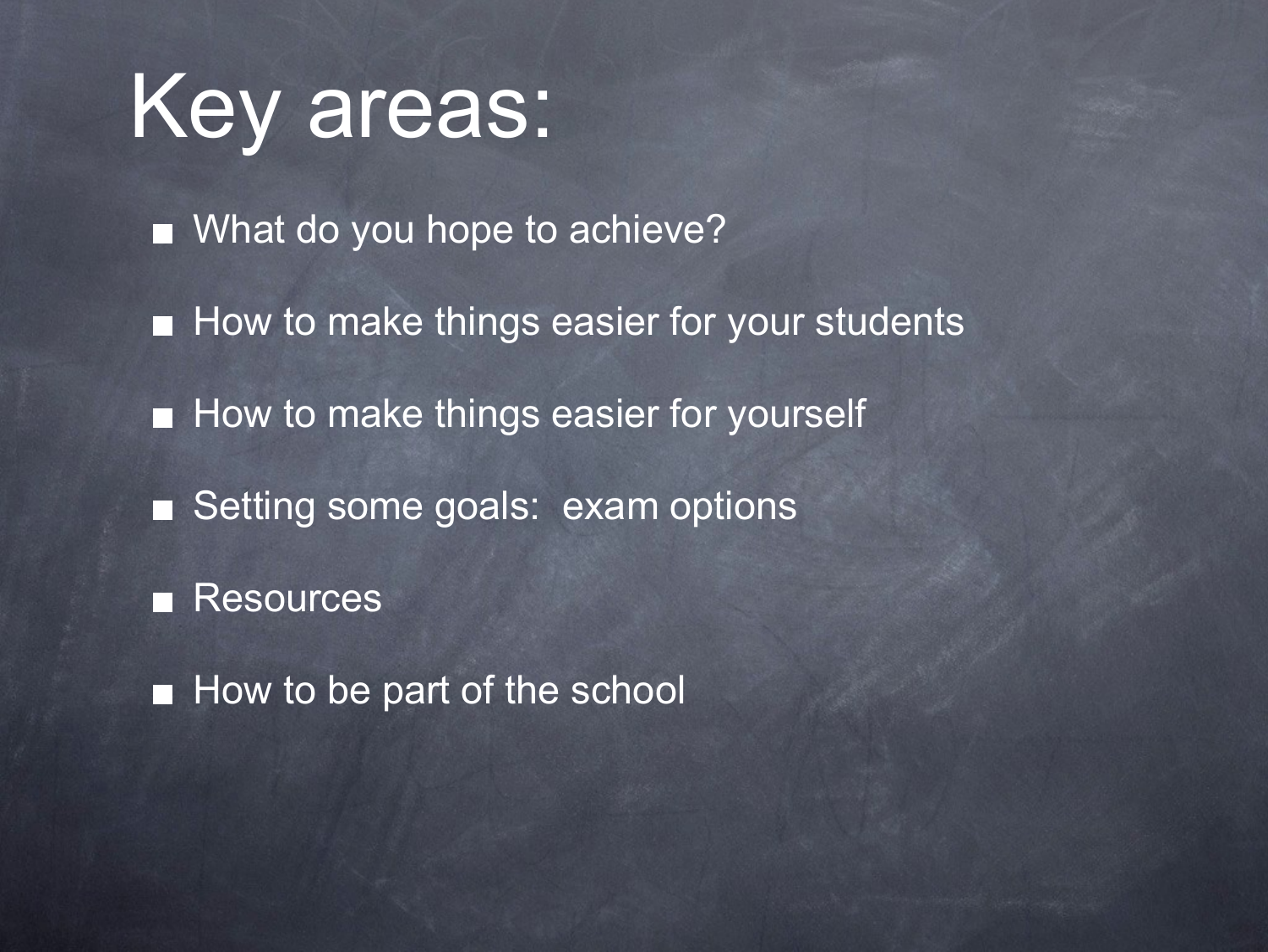# Think, Pair, Share

Think....1 minute Pair........2 minutes Share

Question: What do you want your students to achieve from attending Chinese club ?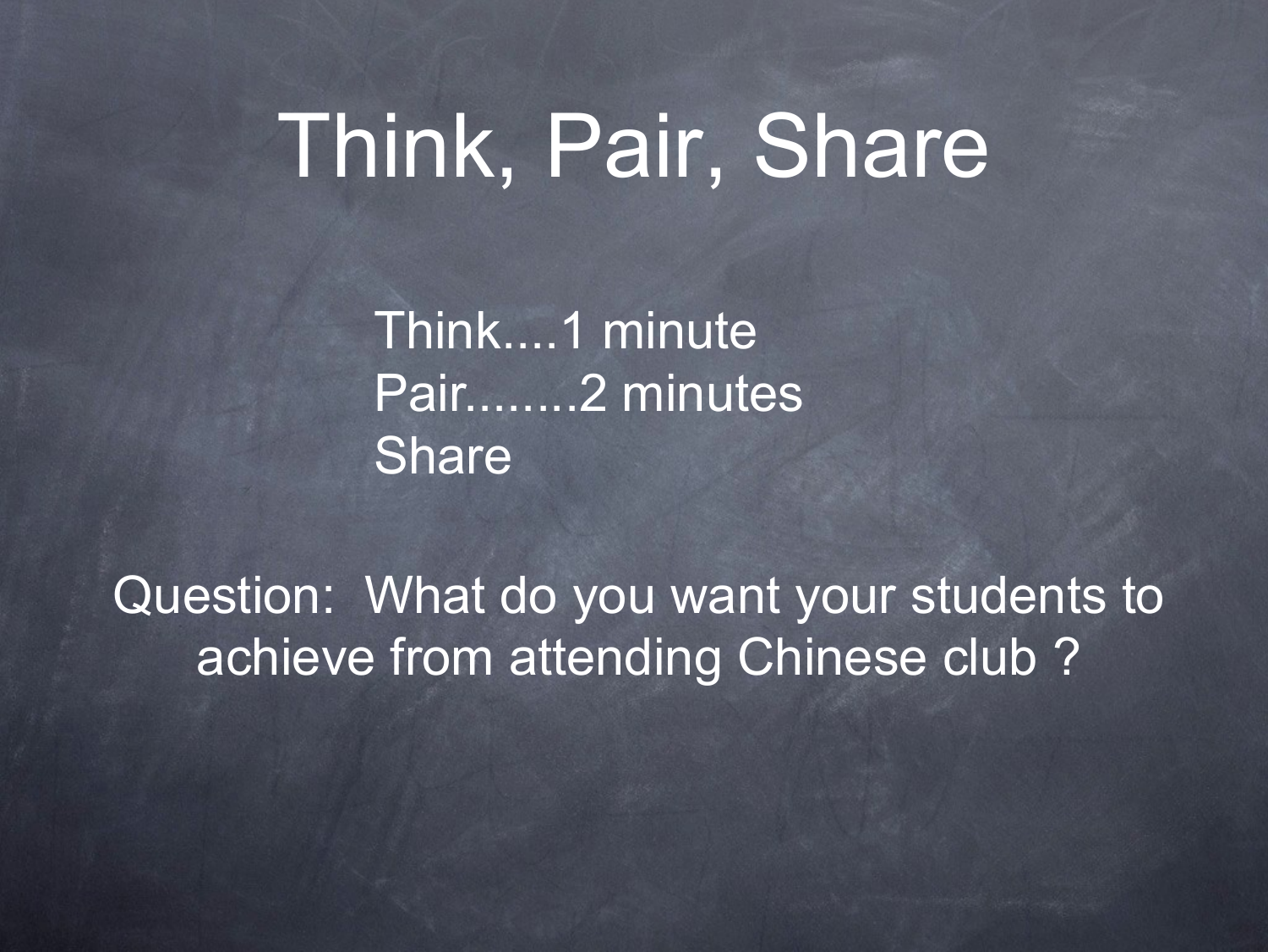



by Benjamin Elkin **Illustrations by Katherine Evans** 



palace. "I can do it!" said Ben to the

King. "Like this!" Ben jumped up the steps one by one. Jump, jump, jump. Step by step to the top of the palace. The boys and girls looked at Ben. They laughed. "We can all

19

do it that way!" they said.

18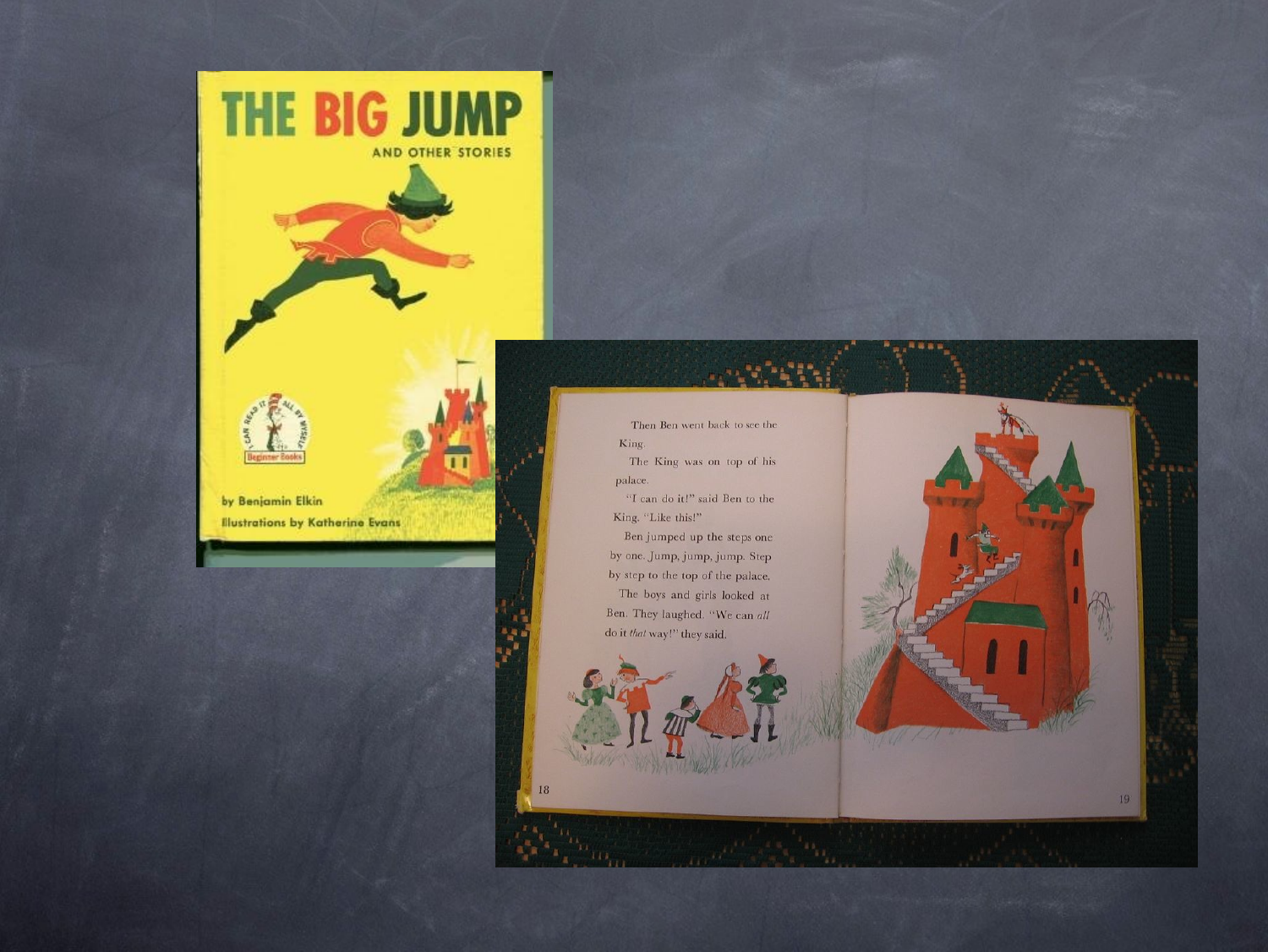# Making it easier for your students

choosing the best day and time n **E** communication strategies hand-outs, web-based support П **Example 12 India** keep up their blood sugar levels!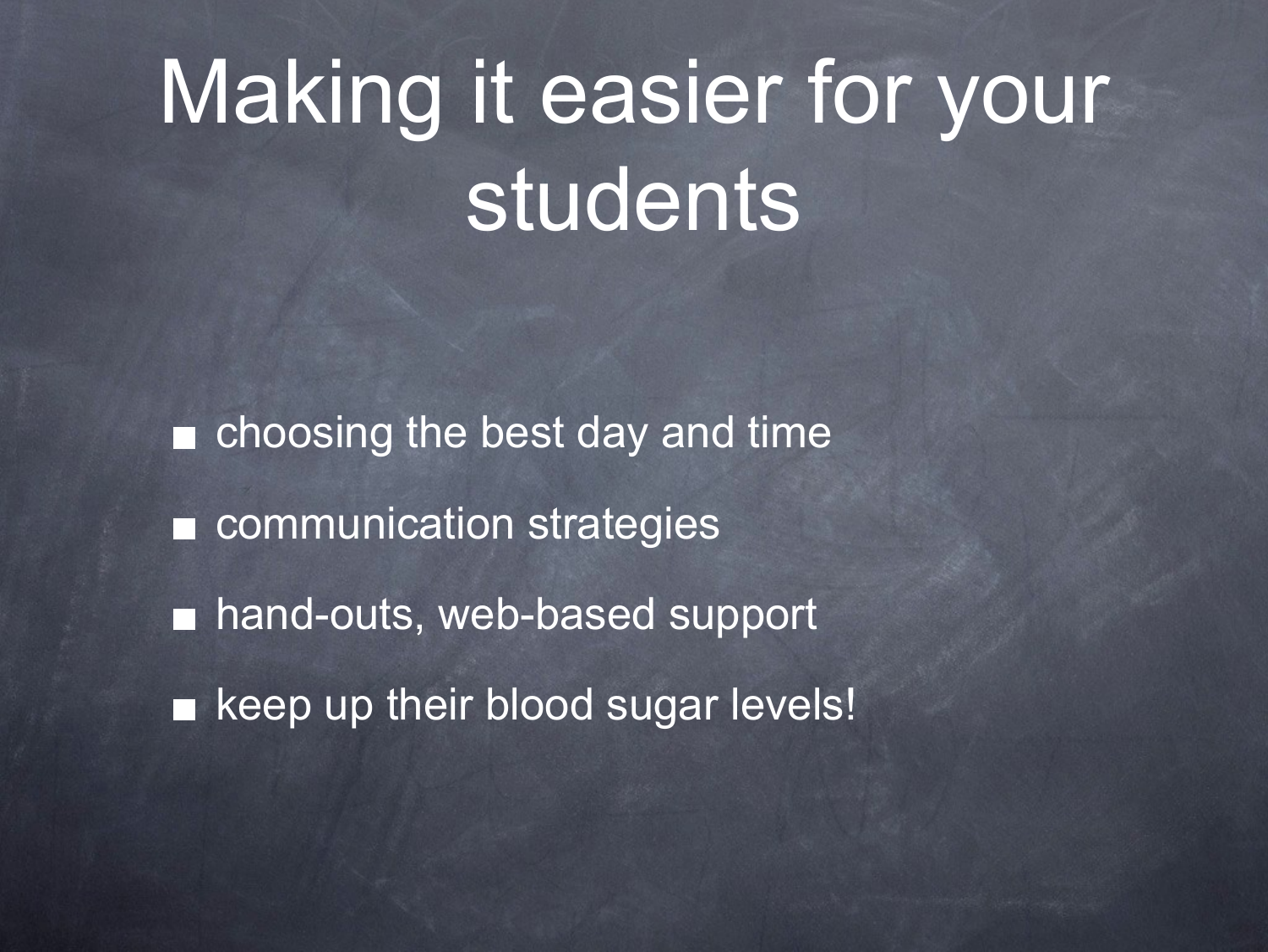Strategies to retain students........ Flexibility is key!

■ half-termly planning **n** 'theme' based teaching **h** bi-annual rotation **F** rewards and recognition visits and visitors ■ juggling classes/ multi-tasking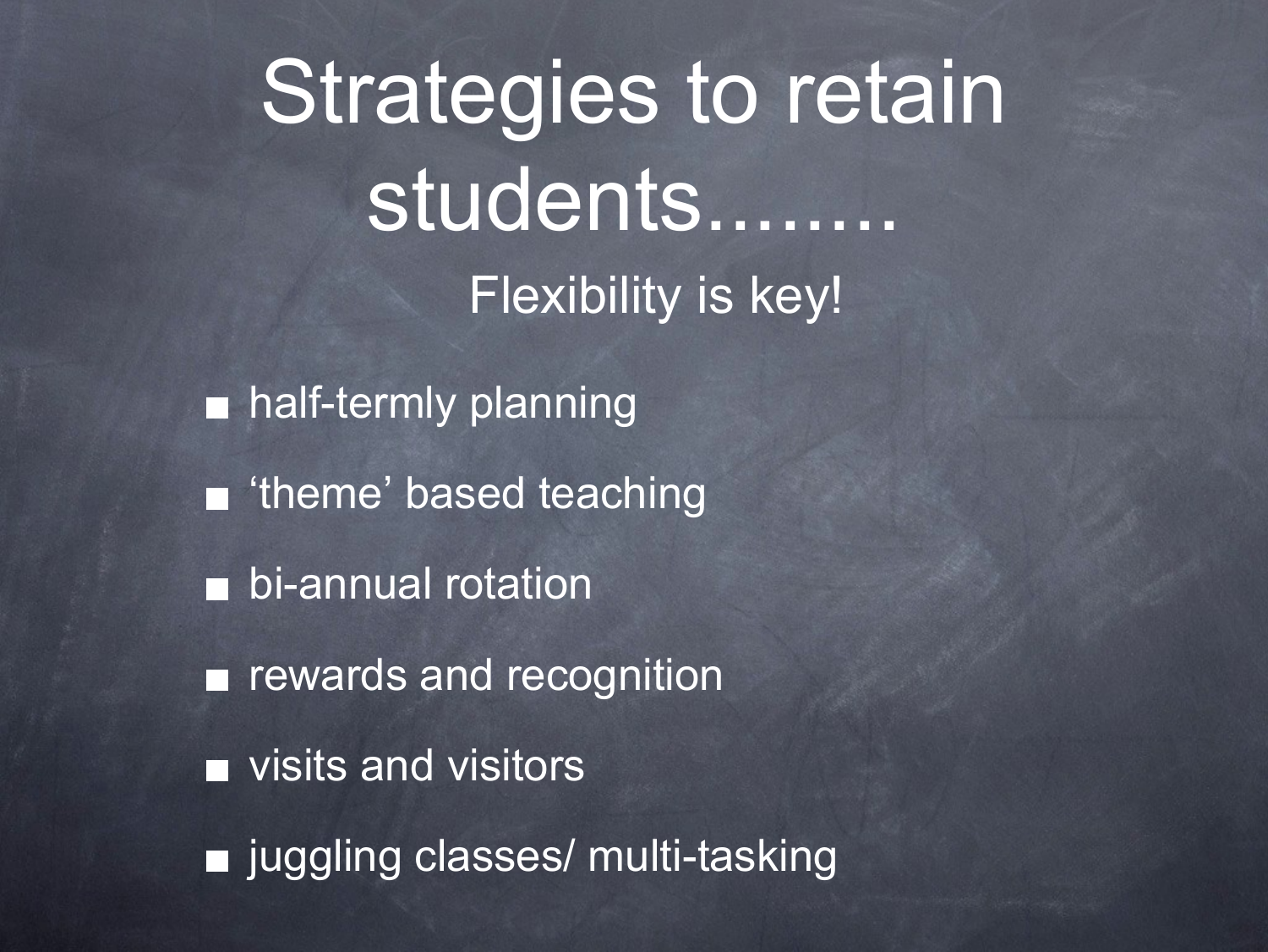# Making it easier for yourself........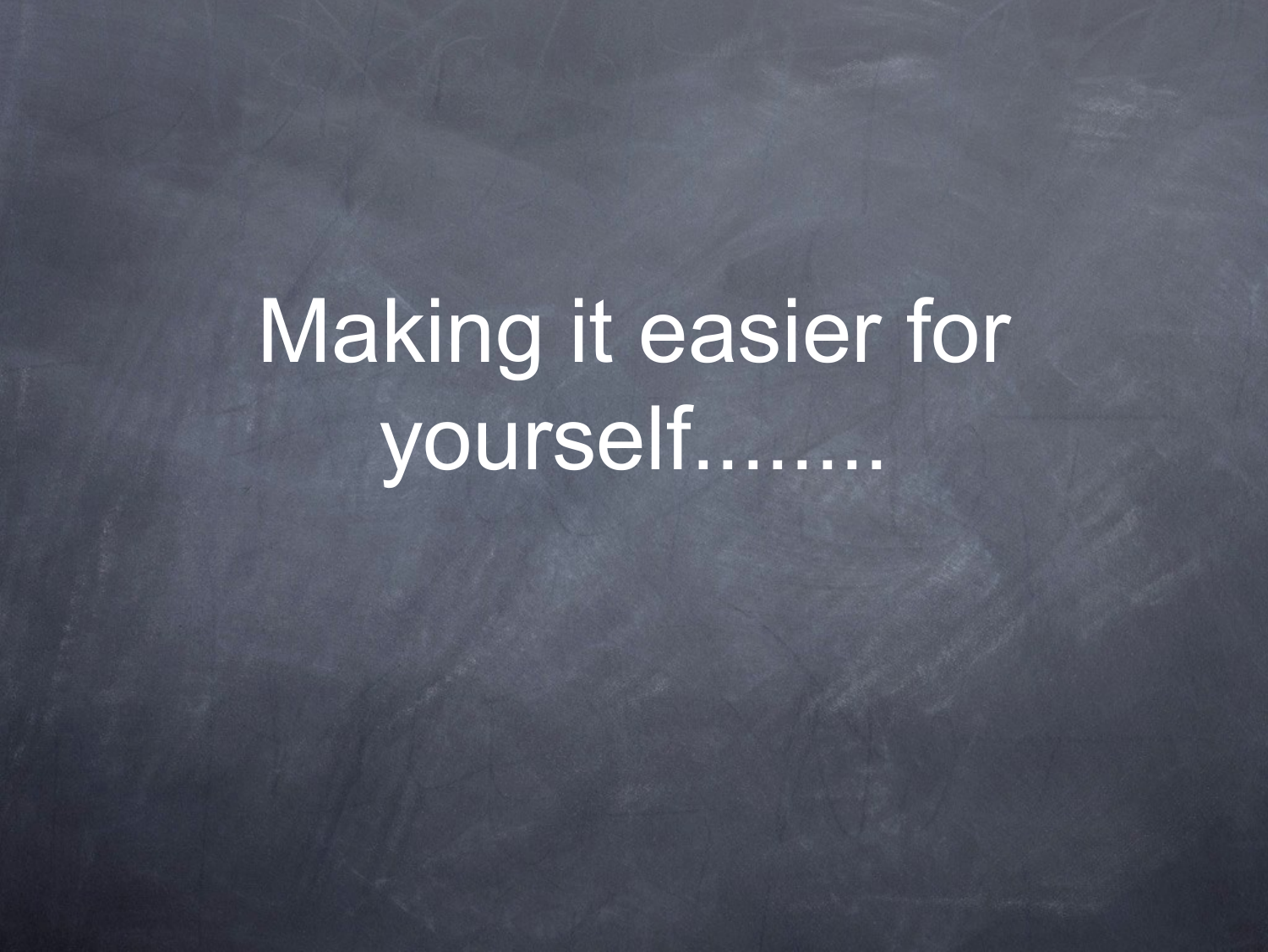### Your 'props'........

■ where will you teach?

**Notainary Willes you store things?** 

■ budget -- photocopying/textbooks/supplies

**IT** -- laptop/smart board

Communication -- pigeon hole/logon for school О network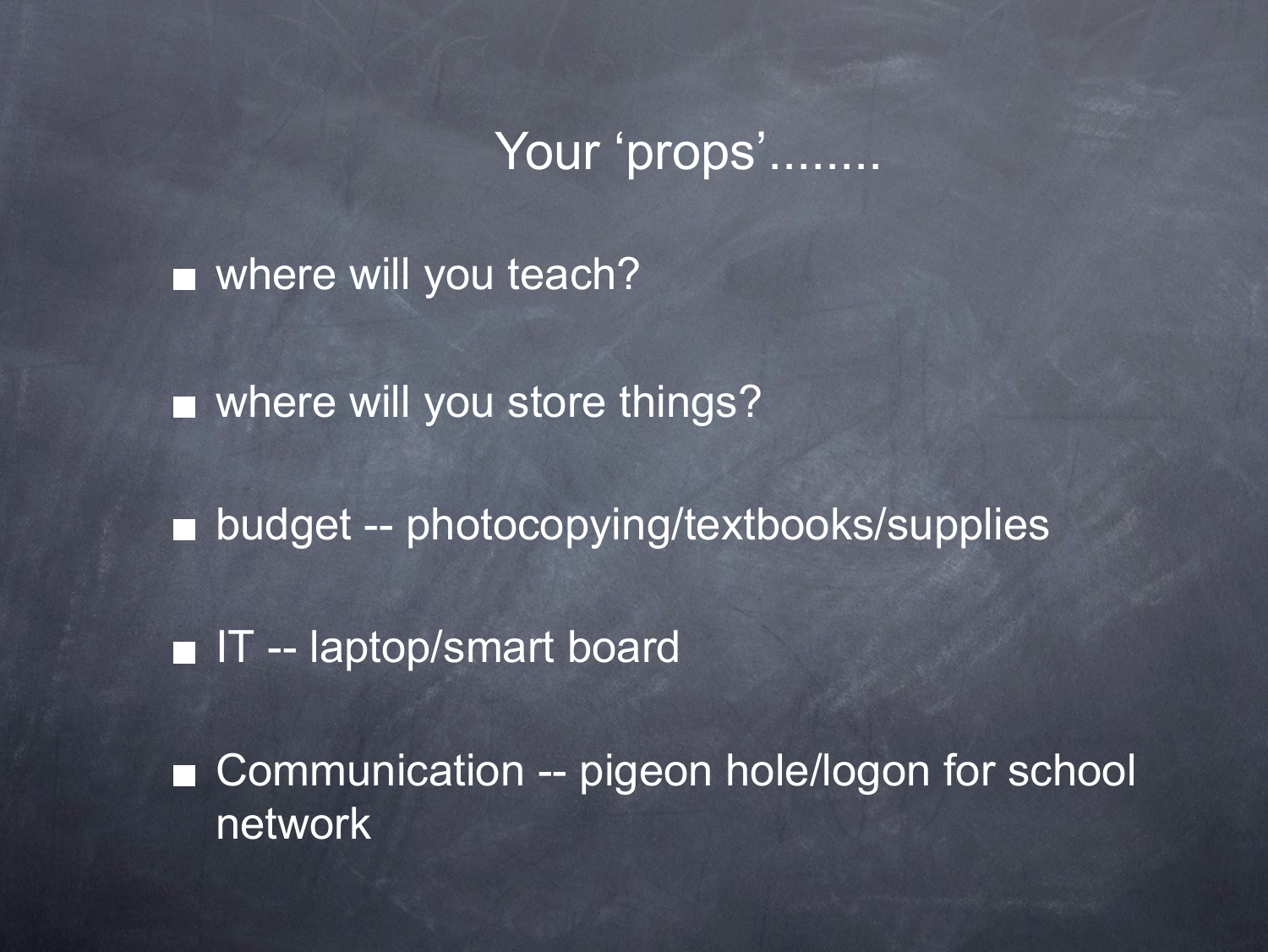## Your support network....

- Behaviour management -- policy and 'chain of □ reporting'
- School rewards system
- Volunteers (adults and students)
- **Example 2 Attend INSET training**
- Observe other teachers



a 'buddy' on SLT (Senior Leadership Team)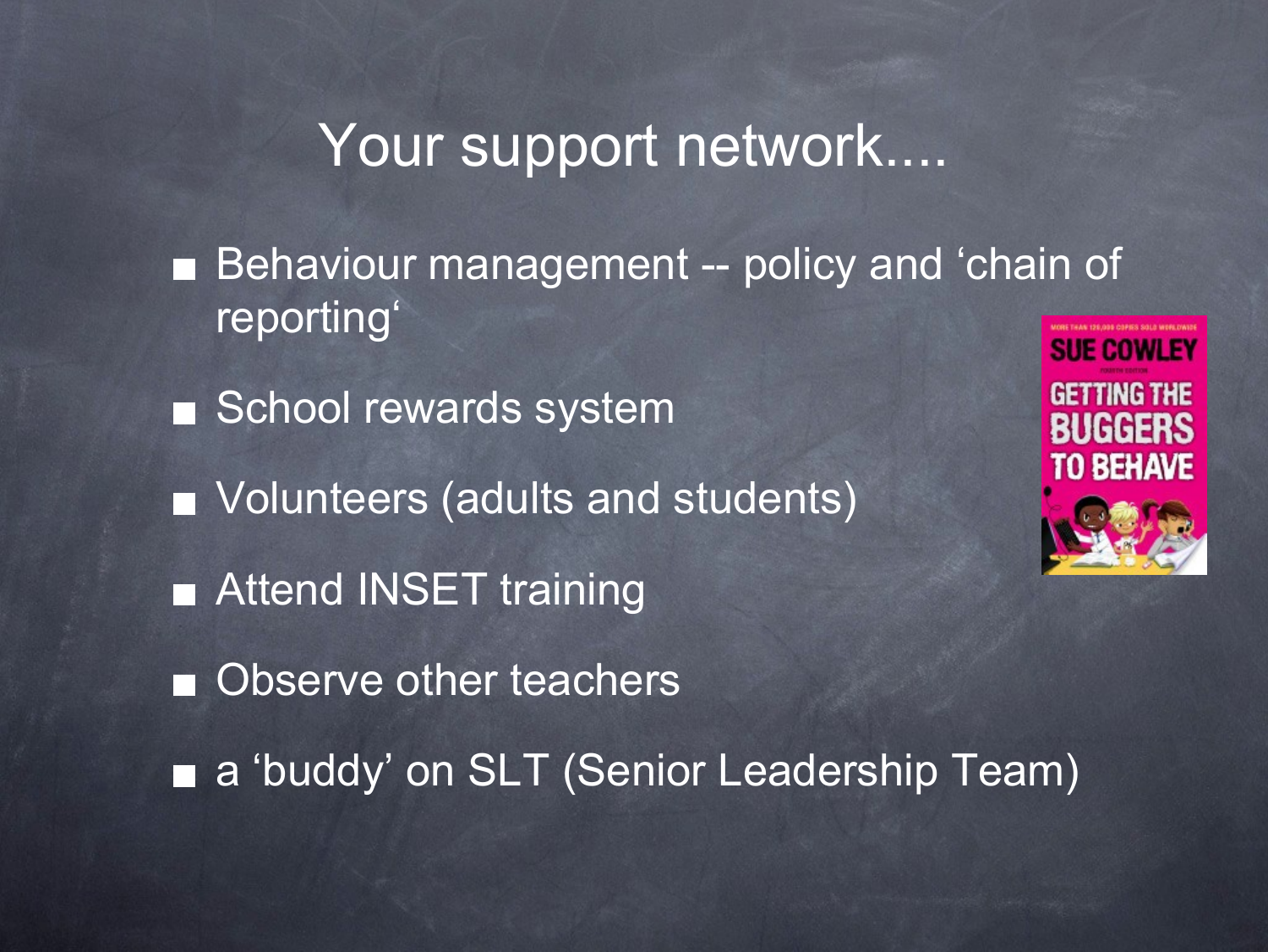## Who to keep sweet........

in other words, who to bake for.......

the IT crowd the exam officer the librarians

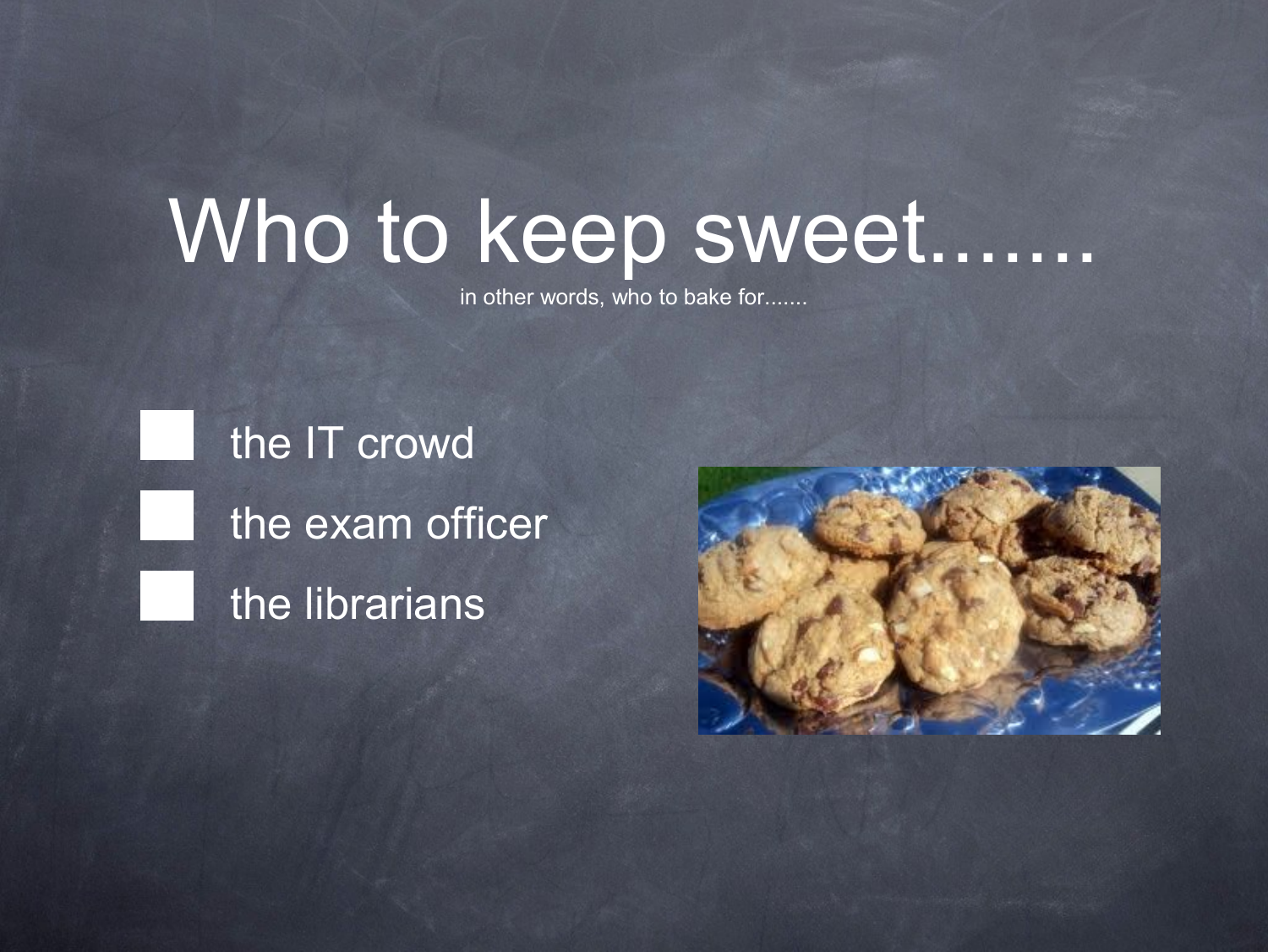## Setting some goals......

■ OCR Asset Languages -- Breakthrough level (Preliminary level; Intermediate level)

■ GCSEs -- foundation/higher tier or full/half course

for an excellent overview of qualifications: [www.thechinesestaffroom.com](http://www.thechinesestaffroom.com)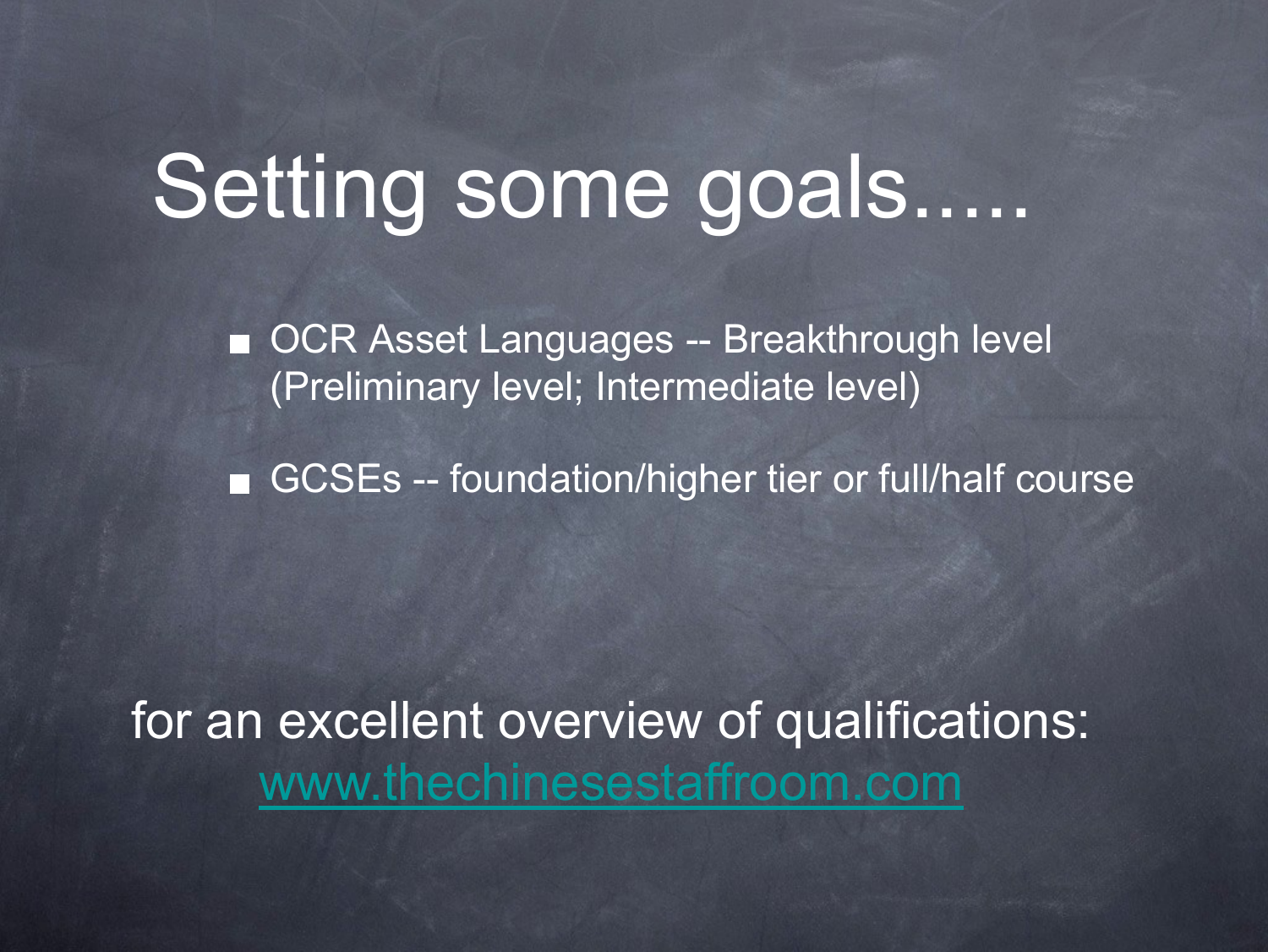## Resources....

link-global [www.link-global.com](http://www.link-global.com) vocab express [www.vocabexpress.com](http://www.vocabexpress.com) vour own school **n** text books?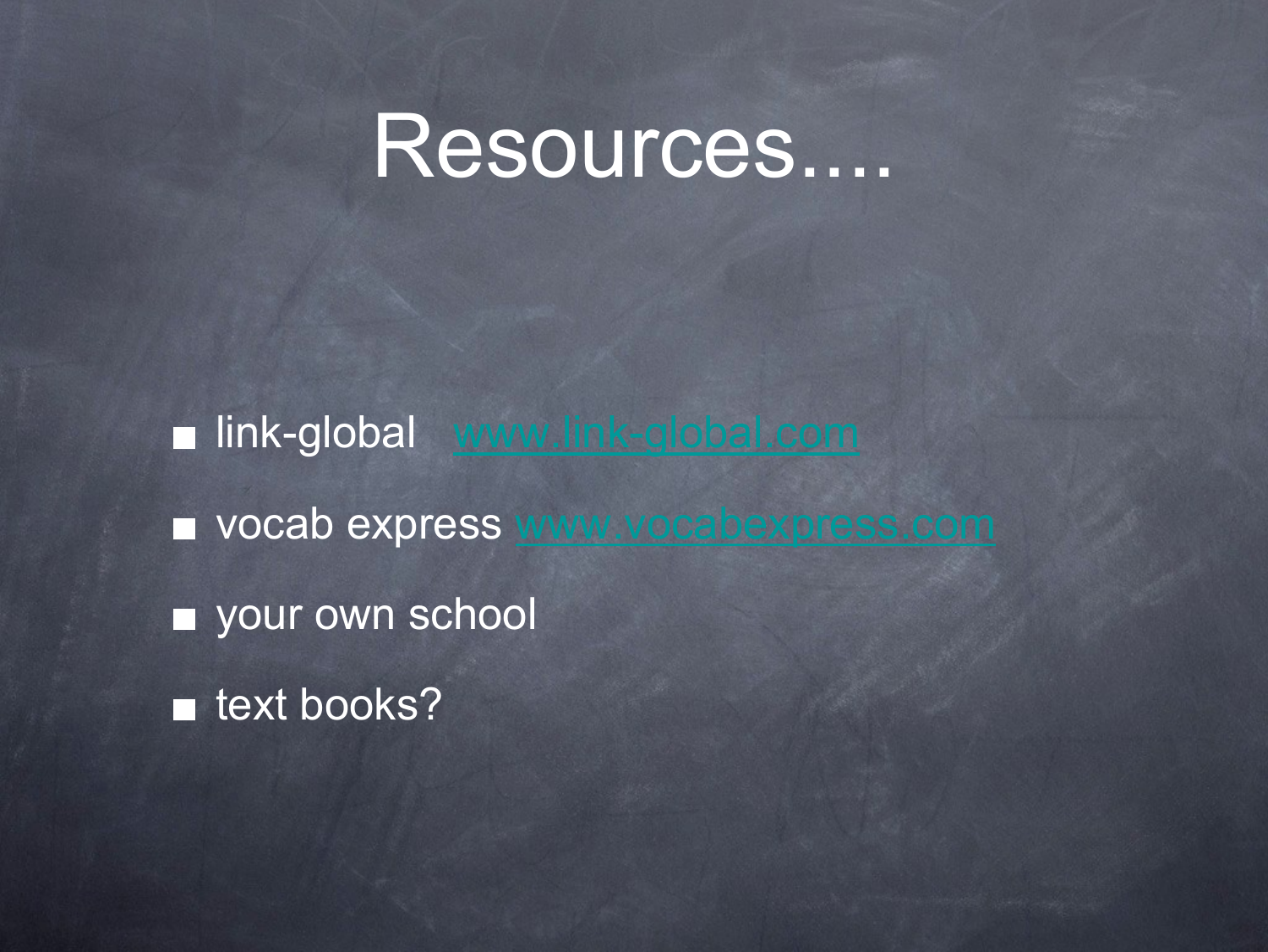

# The Looby-loo syndrome

### and how to avoid it......

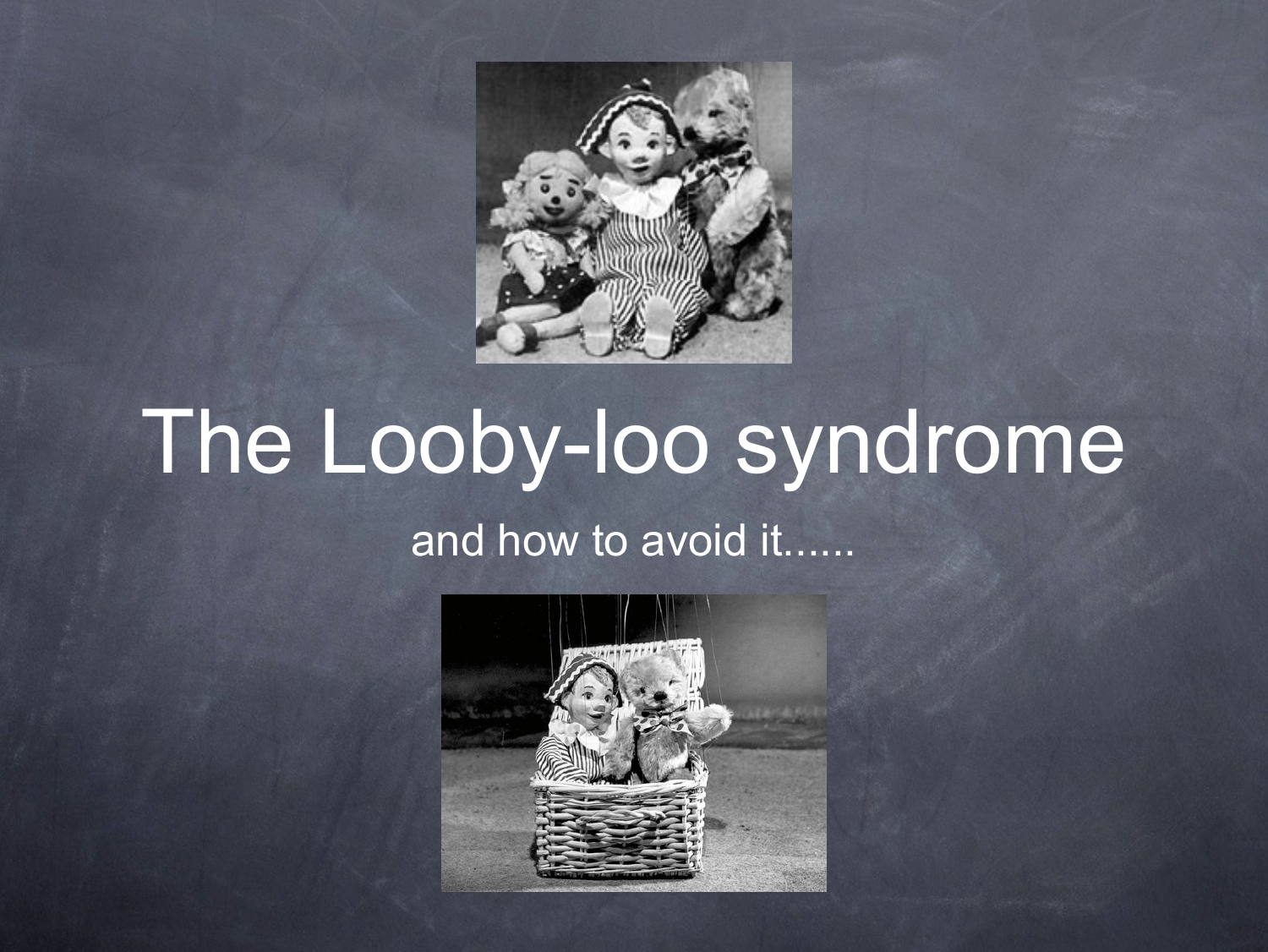### Becoming part of the life of the school

■ Cross curricular projects ■ School trips and visitors ■ A notice board for students' work and displays ■ 6th form entitlement/enrichment partner schools/exchanges П **Example 1** articles for the school magazine/website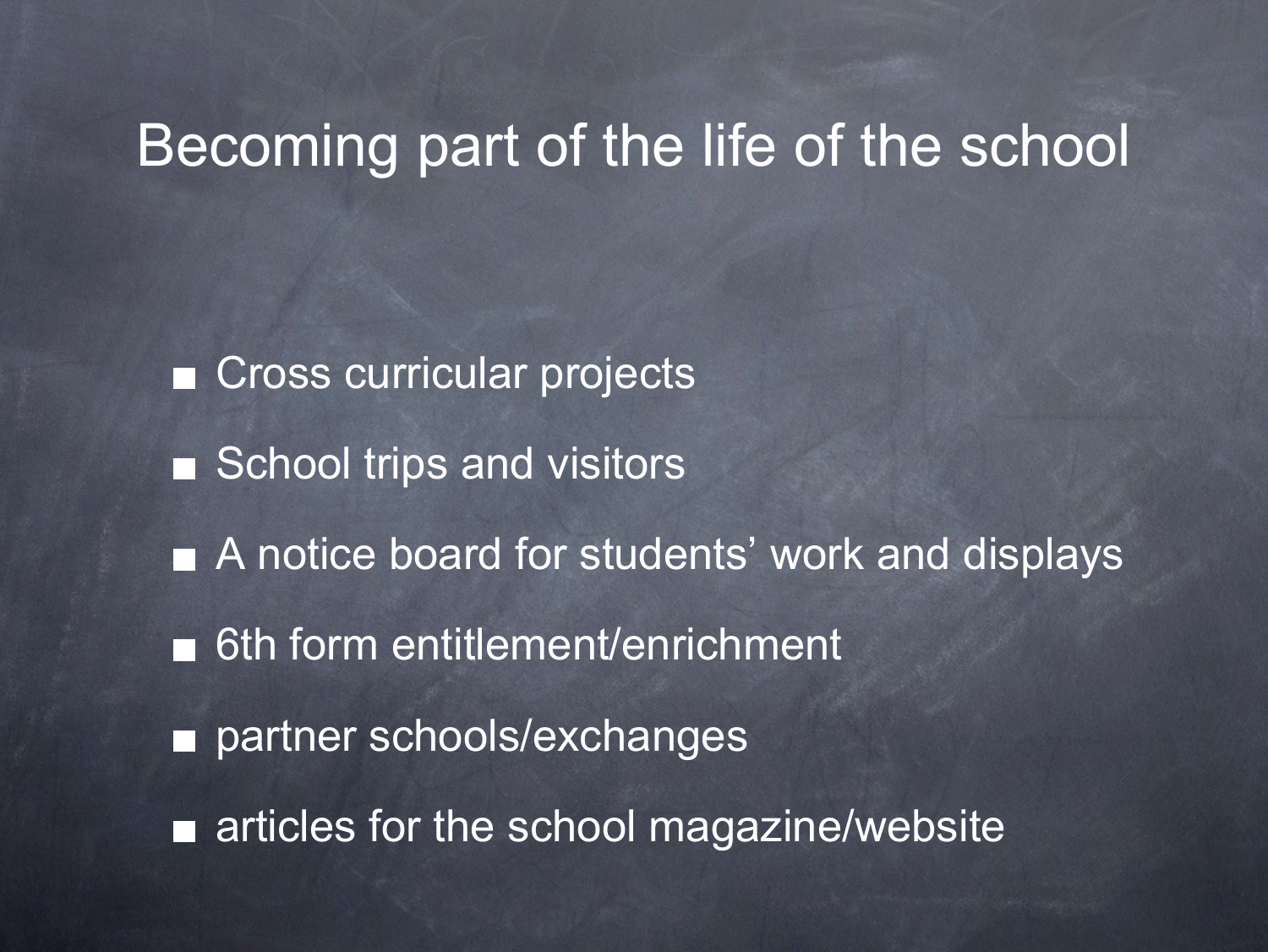### Resources: detail and websites

#### Theme-based teaching:

Shaz Lawrence series 'Monster Magic' and her website creativechinese.com

#### Web-based resources:

Link-global 'like taking your teacher home' -- everything you need for Asset Breakthrough exams

Vocabulary learning and testing for GCSE vocabexpress.com

Support materials for 汉语快乐 Happy Chinese book series http://kid.chinese.cn/en/

#### Overview of exam options:

www.thechinesestaffroom.com/section/examinations-qualifications-accredition-

#### [Behaviour Managem](http://www.thechinesestaffroom.com/section/examinations-qualifications-accreditation-and-tests)ent:

Behaviour Management books by Bill Rogers 'Getting the Buggers to Behave' Sue Cowley John Bailey on Behaviour -- (videos originally made for Teachers TV) www.tes.co.uk